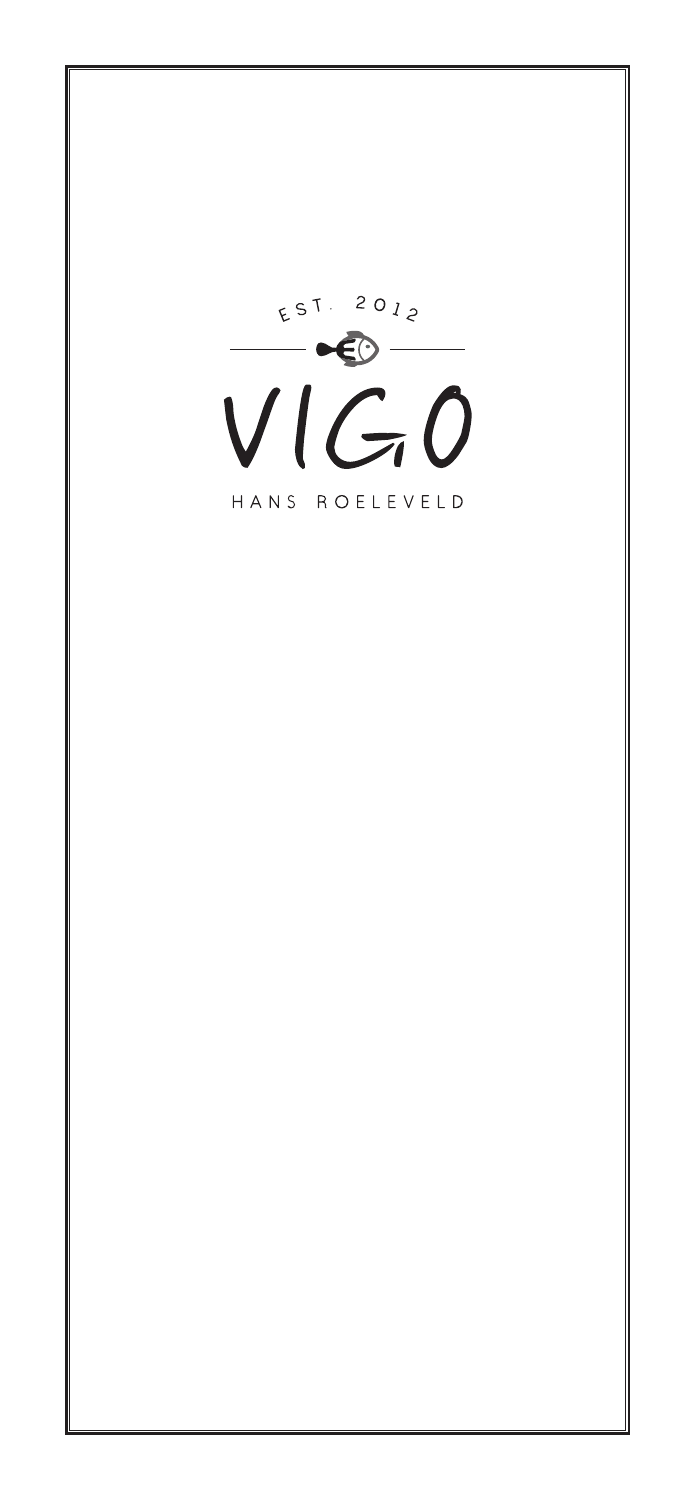### OYSTERS TO START

**SERVED WITH LEMON AND TABASCO**

**FINE DE CLAIRE**  | 3.5 from Normandie, soft taste

**MONTHLY OYSTER SPECIAL**  | 4

**CHOOSE YOUR FAVORITE BUBBLE FOR THE OYSTERS**

**MISTINGUETT CAVA PENEDÉS, SPAIN**  | 6 | 32 lively | ripe apple | brioche

**MICHEL GENET CHAMPAGNE GRAND CRU BLANC DE BLANCS, FRANCE**  | 8 | 50 delicate | apple | brioche | white flowers

**CAVES GALES CUVÉE PREMIÉRE ROSÉ BRUT, LUXEMBOURG**  | 7 | 45 elegant | red fruits | fresh and smooth taste

### COLD STARTERS

**BREAD**  | 5 tuna dip | salted butter

**SMOKED SALMON**  | 16 horseradish | toast

**SALMON TACOS - 3 PIECES**  | 14 salmon tartare | corn salsa | coriander | avocado cream

> **BURRATA**  | 16 tomato | basil | sourdough crouton

**VIGO TRIO**  | 17 smoked salmon | Dutch shrimps | smoked eel toast | cocktail sauce

**DUTCH SHRIMPS FROM ZOUTKAMP**  | 17 toast | cocktail sauce

> **BEEF TATAKI | 15** wasabi vinaigrette | kalamansi gel sweet potato crisps

# HOT STARTERS

**PAN-FRIED SCALLOPS**  | 16 chorizo beurre blanc | sweet potato puree | crispy parsnip

**GARLIC PRAWNS**  | 16

**BAO BUNS - 2 PIECES**  | 16 fishcake | kimchi | miso curry

**DUTCH SHRIMP CROQUETTES**  | 17 toast | cocktail sauce

**GRILLED OCTOPUS**  | 16

chorizo | anticucho salsa | pea puree

# SALADS

**CLASSIC CAESAR SALAD**  | 12 garlic croutons | boiled egg | Parmesan cheese

chicken fillet from Ammerlaan, smoked salmon, tuna sashimi or pan-fried prawns + 4

> **COUSCOUS SALAD**  | 12 avocado | cucumber | feta

### SUSHI AND SASHIMI

**TUNA AND SALMON SASHIMI**  | 16 wakame | ginger | nori crumble

**VIGO SALMON SASHIMI**  | 14 wasabi vinaigrette | sweet potato | crispy parsnip

**VIGO TUNA SASHIMI**  | 16 soy ponzu | red onion | cucumber | ginger

**TUNA EBI ROLL**  | 18 masago | tempura prawn | tuna sashimi

**RED DRAGON ROLL**  | 18 tuna sashimi | king crab | miso mayonnaise

**CRUNCHY TEMPURA**  | 17 tempura prawn | avocado | wasabi mayonnaise | unagi sauce

**CALIFORNIA ROLL**  | 20 king crab | avocado | Japanese mayonnaise | wasabi crumble

**SALMON NIGIRI**  | 16 torched salmon sashimi | Japanese mayonnaise | ikura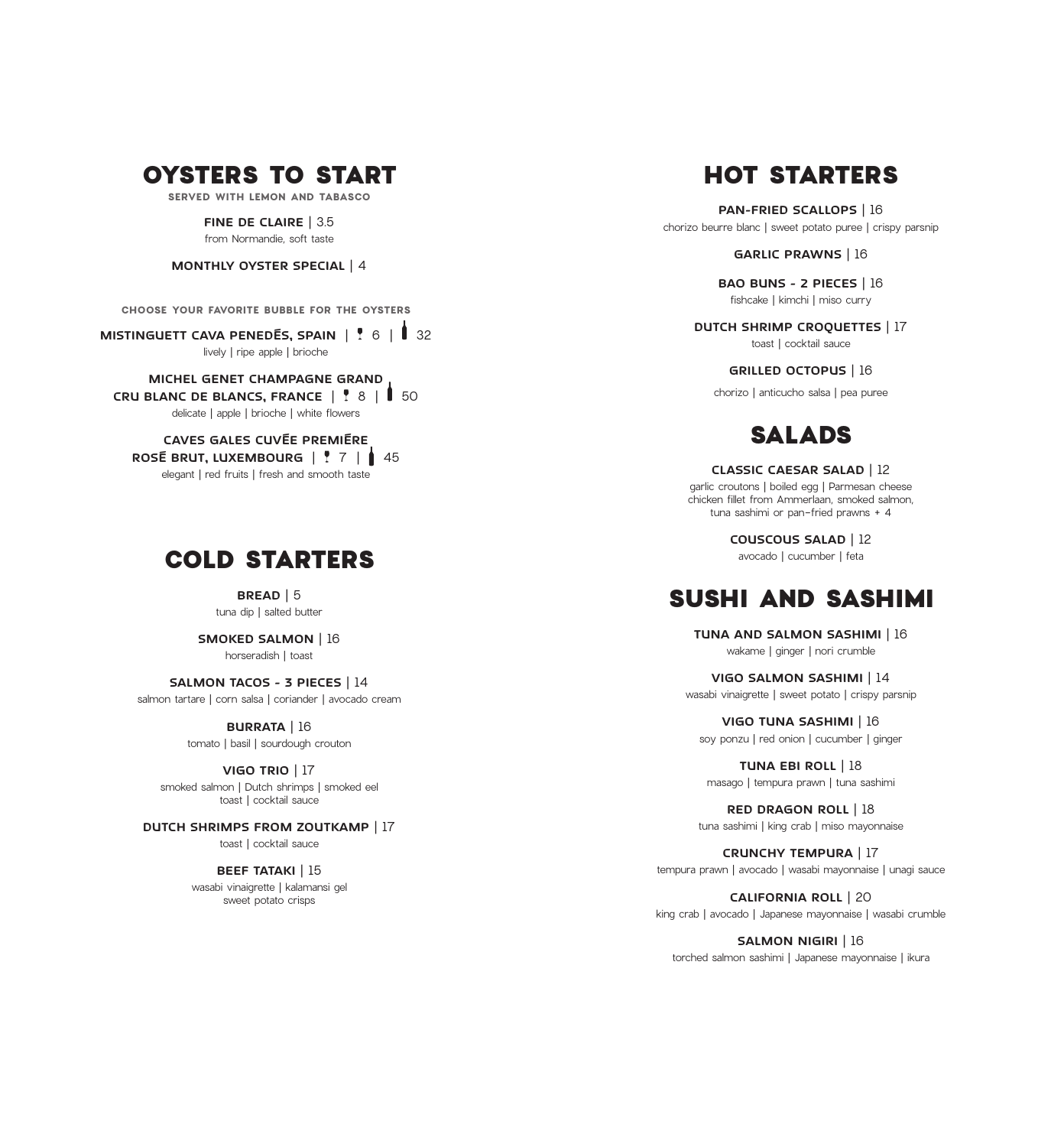# DESSERTS

**VIGO'S CAFÉ GOURMAND** | 8

**CRÈME BRÛLÉE** | 8

**DAME BLANCHE** | 8

**ROMANOFF** | 10 fresh strawberries | Romanoff mousse | vanilla ice-cream

> **MOELLEUX AU CHOCOLAT** | 10 banana ice-cream | dulce de leche

**MILLEFEUILLE CHEESECAKE** | 10 pear | white chocolate | yuzu | yoghurt ice-cream

**CHEESE BOARD** | 14 5 different cheeses | apple syrup | Fig bread

#### SIDE DISHES

**FRIES** | 3.5 **GREEN SALAD** | 3.5 **STIR-FRIED SPINACH** | 4.5 **STIR-FRIED VEGETABLES** | 4.5

### KIDS MENU

**CRUNCHY CHICKEN BREAST OR FISH NUGGETS** | 12 with fries and salad

### SOUP

**ALL SERVED WITH BREAD**

**BISQUE DE HOMARD** | 20 cognac cream | lobster

**BOUILLABAISSE** | 18 classic French fish soup served with rouille

### MAIN COURSES

#### LOBSTER

**GRILLED OR COOKED, 400 GRAMS** | **39**  served with butter and stir-fried spinach

#### FISH

**CATCH OF THE DAY** | DAILY PRICE

**SMALL SOLE** | **20**  with fries and a green salad

**DOVER SOLE** | **28**  500 grams | with fries and a green salad

**HALIBUT** | **23**  pea puree | corn salsa | lobster sauce

**TUNA** | **23**  rice noodles | som tam | red curry sauce

**BRILL** | **22**  green herbs couscous | grilled zucchini bell pepper gel | vadouvan beurre blanc

**SPAGHETTI VONGOLE** | **22 OPTIONAL WITH A LOBSTER TAIL + 10** linguini | cherry tomato | sea lavender

**COD** | **22**  crispy truffle risotto | green asparagus

### MEAT

**RIB-EYE – SIMMENTALER 250 GRAMS** | **24**  sweet potato puree | green asparagus | truffle sauce

#### VEGI

**FRESH GNOCCHI** | **20**  tomato sauce | basil | Parmesan cheese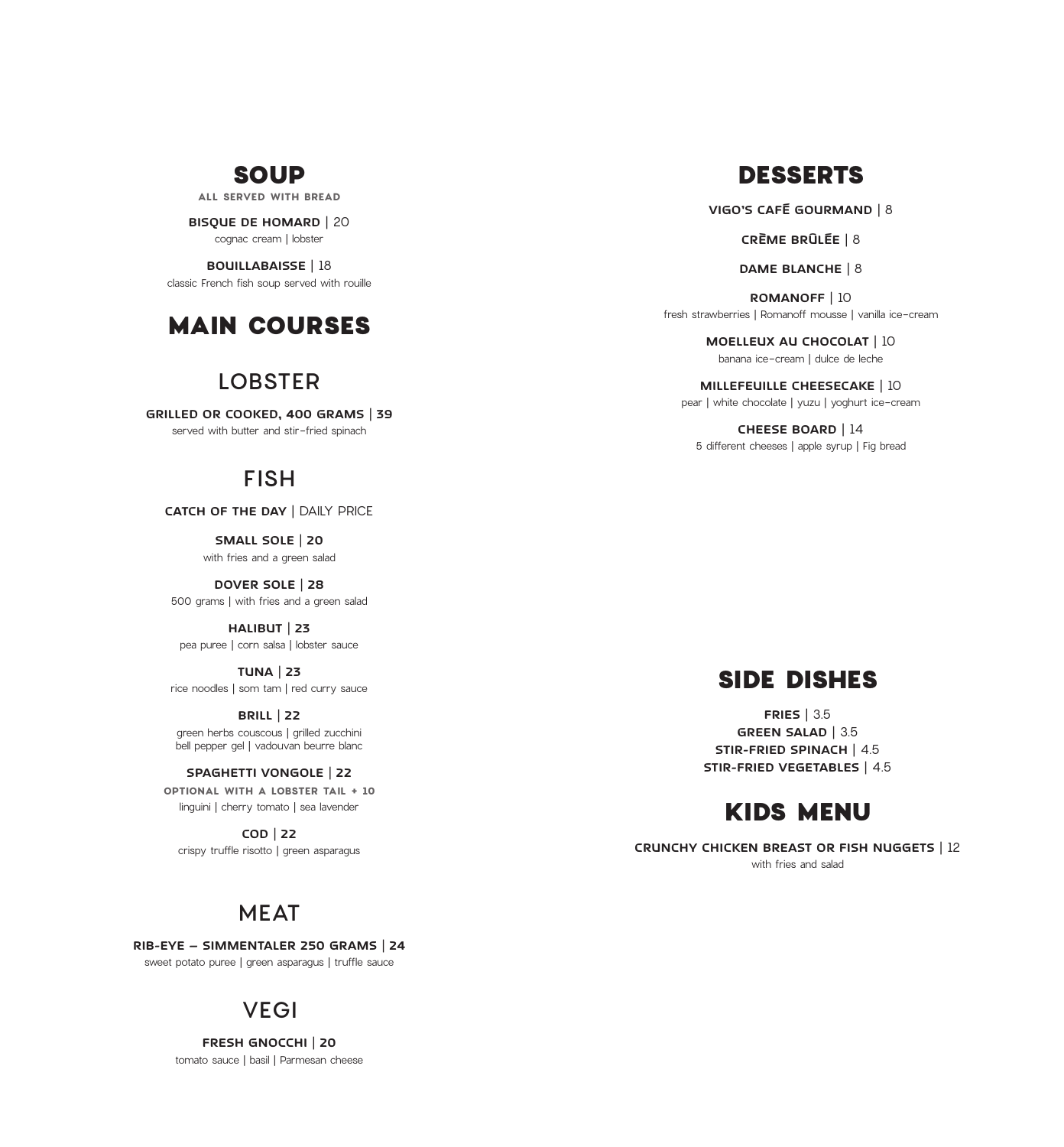# WE ONLY PROVIDE OUR CUSTOMERS WITH THE FRESHEST FISH AND SEAFOOD

Quality is our main concern and we are constantly working hard to source the best products from our suppliers.

Besides our catch of the day you can order various fish or lobster species. Please ask a member of staff for all possibilities.



**Aert van der Goesstraat 34 - Statenkwartier** info@vigoseafoodshop.nl | www.vigoseafoodshop.nl



 **www.vigodelivery.nl**